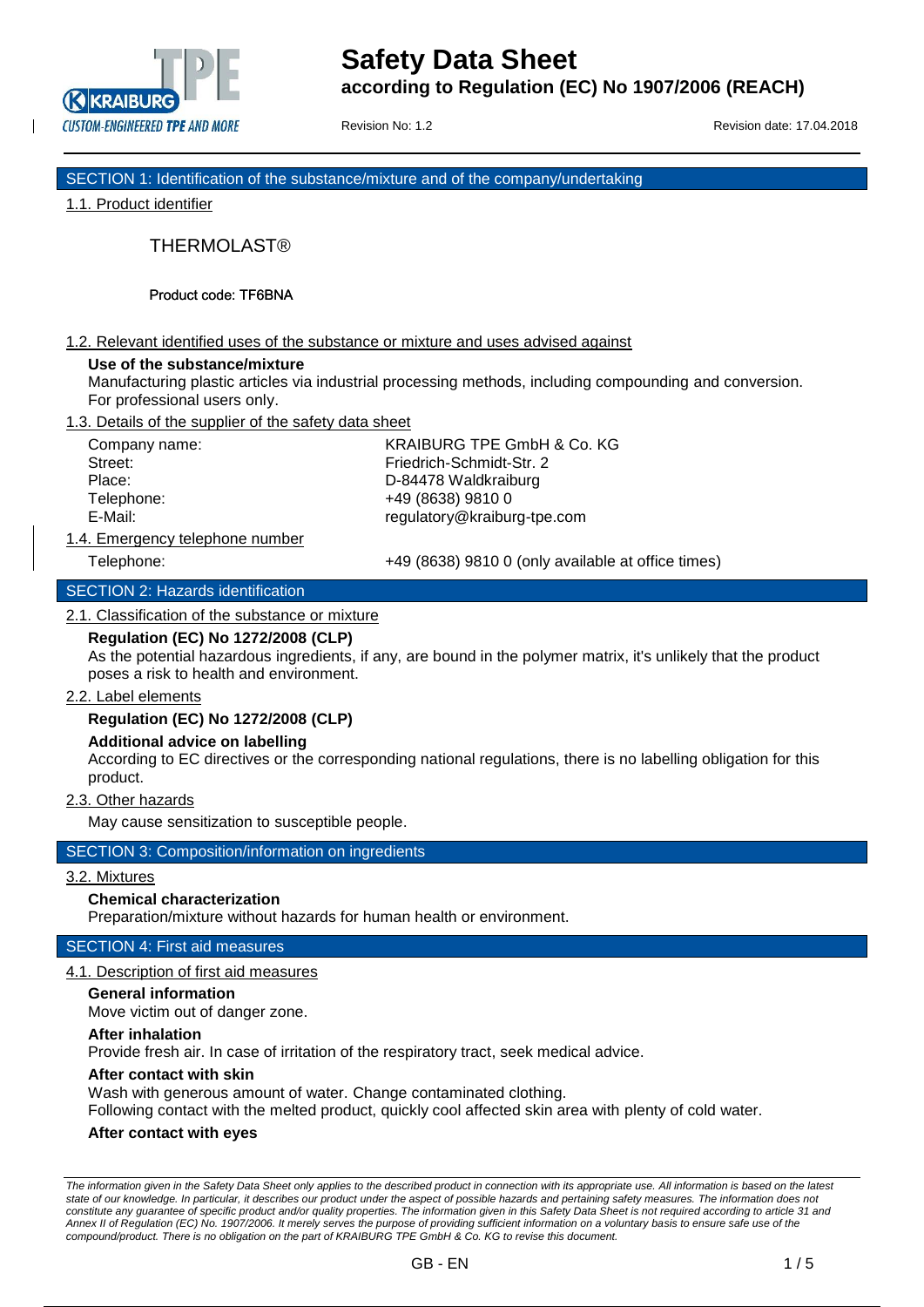

Revision No: 1.2 Revision date: 17.04.2018

Rinse eyes immediately with water or in the eye-bath carefully and thoroughly. In case of troubles or persistent symptoms, consult an ophthalmologist.

## **After ingestion**

Rinse mouth thoroughly with water.

- 4.2. Most important symptoms and effects, both acute and delayed
	- In case of skin irritation, seek medical treatment.
- 4.3. Indication of any immediate medical attention and special treatment needed

No special measures are necessary.

## SECTION 5: Firefighting measures

5.1. Extinguishing media

## **Suitable extinguishing media**

Extinguishing materials should be selected according to the surrounding area; alcohol resistant foam, dry extinguishing powder, carbon dioxide (CO2) or water spray.

## **Unsuitable extinguishing media**

High power water jet.

5.2. Special hazards arising from the substance or mixture

Toxic fumes may occure in case of fire. Pyrolysis products, toxic.

5.3. Advice for firefighters

In case of fire: Wear self-contained breathing apparatus

## SECTION 6: Accidental release measures

6.1. Personal precautions, protective equipment and emergency procedures

Provide adequate ventilation. Wear respiratory protection in the presence of vapour, dust, and aerosols.

## 6.2. Environmental precautions

No special environmental protection measures are necessary.

6.3. Methods and material for containment and cleaning up

Collect mechanically. Treat the assimilated material according to the section on waste disposal.

6.4. Reference to other sections

See protective measures under point 7 and 8.

# SECTION 7: Handling and storage

# 7.1. Precautions for safe handling

**Advice on safe handling**

No special handling instructions are necessary.

## **Advice on protection against fire and explosion**

Keep away from sources of ignition - No smoking.

7.2. Conditions for safe storage, including any incompatibilities

**Requirements for storage rooms and vessels** Store in a cool and dry place.

## **Advice on storage compatibility**

Keep away from food, drink and animal feedingstuffs.

# SECTION 8: Exposure controls/personal protection

## 8.1. Control parameters

## **Additional advice on limit values** not applicable

8.2. Exposure controls

## **Protective and hygiene measures**

*The information given in the Safety Data Sheet only applies to the described product in connection with its appropriate use. All information is based on the latest state of our knowledge. In particular, it describes our product under the aspect of possible hazards and pertaining safety measures. The information does not constitute any guarantee of specific product and/or quality properties. The information given in this Safety Data Sheet is not required according to article 31 and Annex II of Regulation (EC) No. 1907/2006. It merely serves the purpose of providing sufficient information on a voluntary basis to ensure safe use of the compound/product. There is no obligation on the part of KRAIBURG TPE GmbH & Co. KG to revise this document.*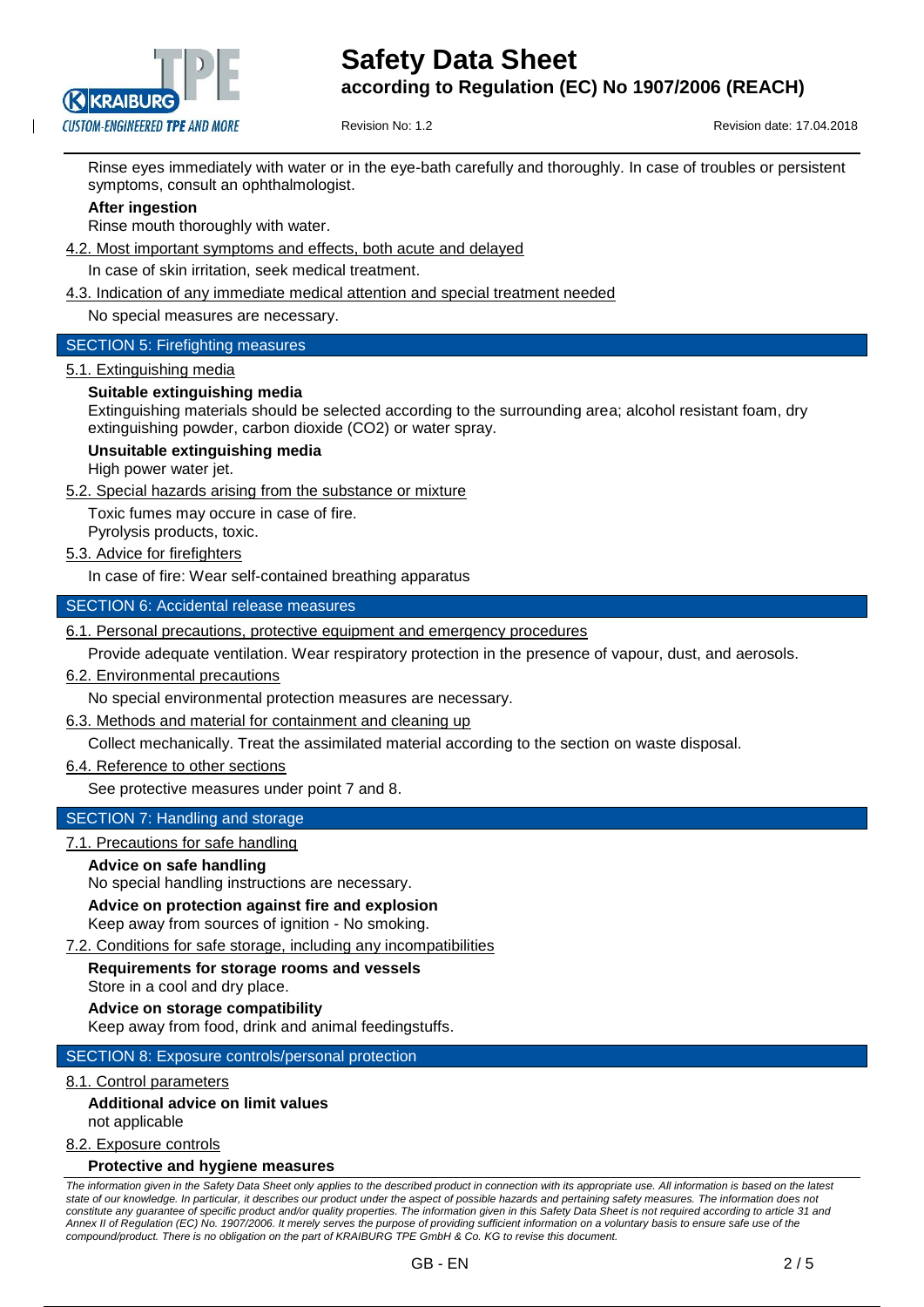

Revision No: 1.2 **Revision date: 17.04.2018** 

Take off contaminated clothing and wash before reuse. Wash hands before breaks and at the end of work. When using do not eat or drink.

#### **Eye/face protection**

Wear eye/face protection. Suitable eye protection: Framed glasses.

#### **Hand protection**

Wear suitable gloves.

Required properties: heat-resistant.

#### **Respiratory protection**

Provide sufficient ventilation and punctiform suction at critical points.

# SECTION 0: Physical and chemical properties

| Physical state:                                  | solid          |                                  |                    |
|--------------------------------------------------|----------------|----------------------------------|--------------------|
| Odour:                                           | characteristic |                                  |                    |
|                                                  |                |                                  | <b>Test method</b> |
| pH-Value:                                        |                | not determined                   |                    |
| Changes in the physical state                    |                |                                  |                    |
| Melting point:                                   |                | >120 °C                          |                    |
| Initial boiling point and boiling range:         |                | not determined                   |                    |
| Flash point:                                     |                | $>250$ °C                        |                    |
| Flammability                                     |                |                                  |                    |
| Solid:                                           |                | not determined                   |                    |
| Gas:                                             |                | not applicable                   |                    |
| Lower explosion limits:                          |                | not determined<br>not determined |                    |
| Upper explosion limits:<br>Ignition temperature: |                | not determined                   |                    |
|                                                  |                |                                  |                    |
| <b>Auto-ignition temperature</b><br>Solid:       |                | not determined                   |                    |
| Gas:                                             |                | not applicable                   |                    |
| Decomposition temperature:                       |                | not determined                   |                    |
| <b>Oxidizing properties</b>                      |                | not oxidizing                    |                    |
| Vapour pressure:                                 |                | not applicable                   |                    |
| Density (at 20 °C):                              |                | $0,9 - 1,5$ g/cm <sup>3</sup>    |                    |
| Water solubility:                                |                | practically insoluble            |                    |
| Solubility in other solvents                     |                | not determined                   |                    |
| Partition coefficient:                           |                | not determined                   |                    |
| Vapour density:                                  |                | not determined                   |                    |
| Evaporation rate:                                |                | not determined                   |                    |
| 9.2. Other information                           |                |                                  |                    |
| Solid content:                                   |                | not determined                   |                    |
| Bulk density:                                    |                | $0,45 - 0,8$ kg/dm <sup>3</sup>  |                    |

## 10.1. Reactivity

There are no data available on the preparation/mixture itself.

10.2. Chemical stability

There are no data available on the preparation/mixture itself.

10.3. Possibility of hazardous reactions

There are no data available on the preparation/mixture itself.

*The information given in the Safety Data Sheet only applies to the described product in connection with its appropriate use. All information is based on the latest state of our knowledge. In particular, it describes our product under the aspect of possible hazards and pertaining safety measures. The information does not constitute any guarantee of specific product and/or quality properties. The information given in this Safety Data Sheet is not required according to article 31 and Annex II of Regulation (EC) No. 1907/2006. It merely serves the purpose of providing sufficient information on a voluntary basis to ensure safe use of the compound/product. There is no obligation on the part of KRAIBURG TPE GmbH & Co. KG to revise this document.*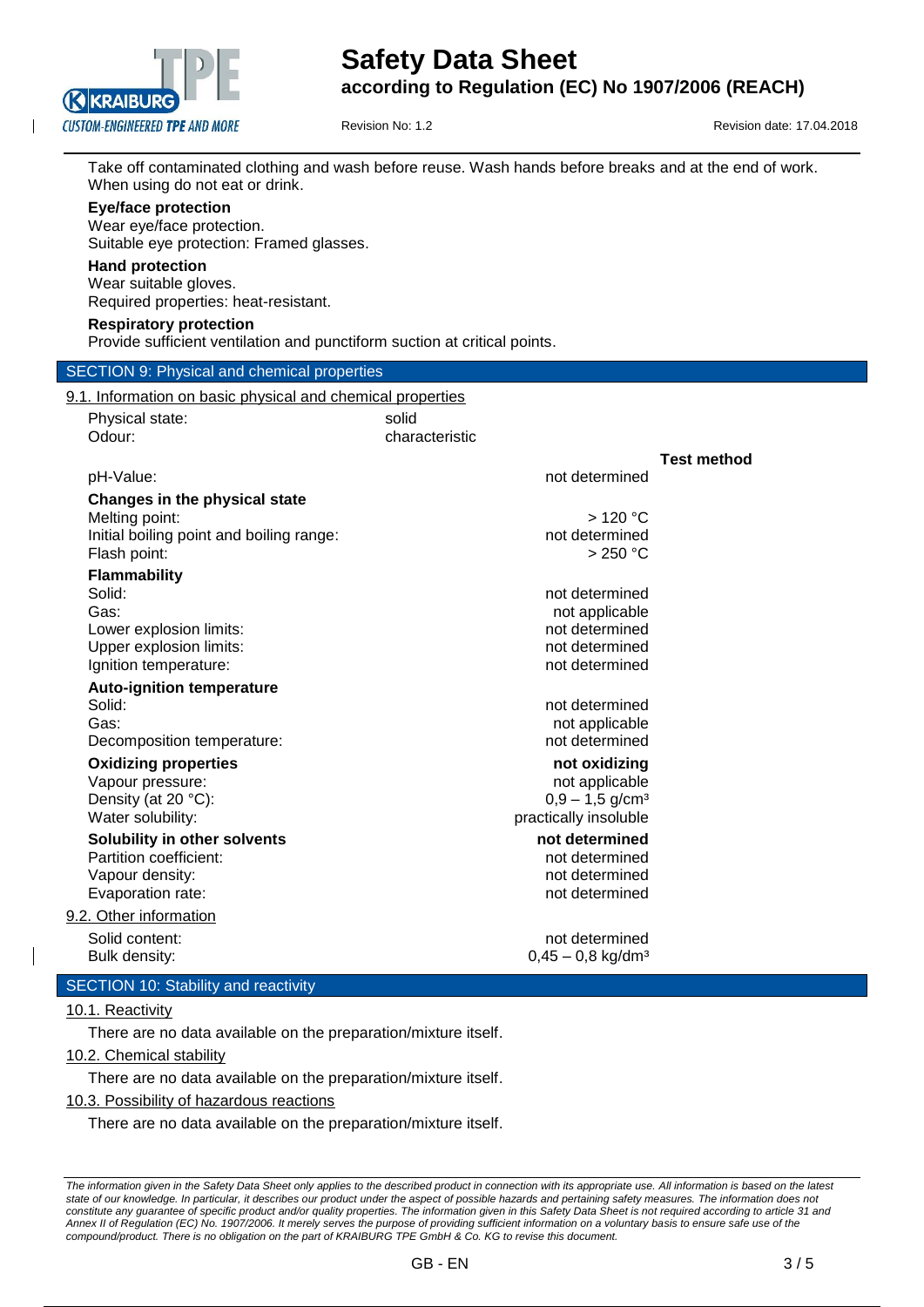

Revision No: 1.2 **Revision date: 17.04.2018** 

## 10.4. Conditions to avoid

Oxidizing agents. Keep away from heat/sparks/open flames/hot surfaces. - No smoking.

## 10.5. Incompatible materials

There are no data available on the preparation/mixture itself.

10.6. Hazardous decomposition products

Carbon dioxide. Carbon monoxide. Pyrolysis products, toxic.

## SECTION 11: Toxicological information

11.1. Information on toxicological effects

#### **Toxicocinetics, metabolism and distribution**

There are no data available on the preparation/mixture itself.

## **Practical experience**

#### **Other observations**

Frequently or prolonged contact with skin may cause dermal irritation.

# SECTION 12: Ecological information

## 12.1. Toxicity

There are no data available on the preparation/mixture itself.

12.2. Persistence and degradability

There are no data available on the preparation/mixture itself.

12.3. Bioaccumulative potential

There are no data available on the preparation/mixture itself.

12.4. Mobility in soil

There are no data available on the preparation/mixture itself.

12.5. Results of PBT and vPvB assessment

This substance does not meet the criteria for classification as PBT or vPvB.

12.6. Other adverse effects

No symptoms known up to now.

# SECTION 13: Disposal considerations

# 13.1. Waste treatment methods

#### **Advice on disposal**

Waste disposal according to official state regulations.

#### **Waste disposal number of waste from residues/unused products**

070299 WASTES FROM ORGANIC CHEMICAL PROCESSES; wastes from the MFSU of plastics, synthetic rubber and man-made fibres; wastes not otherwise specified

#### **Waste disposal number of used product**

070299 WASTES FROM ORGANIC CHEMICAL PROCESSES; wastes from the MFSU of plastics, synthetic rubber and man-made fibres; wastes not otherwise specified

#### **Waste disposal number of contaminated packaging**

150106 WASTE PACKAGING; ABSORBENTS, WIPING CLOTHS, FILTER MATERIALS AND PROTECTIVE CLOTHING NOT OTHERWISE SPECIFIED; packaging (including separately collected municipal packaging waste); mixed packaging

#### **Contaminated packaging**

Completely emptied packings can be re-cycled.

## SECTION 14: Transport information

#### **Land transport (ADR/RID)**

## **Other applicable information (land transport)**

No dangerous good in sense of this transport regulation.

*The information given in the Safety Data Sheet only applies to the described product in connection with its appropriate use. All information is based on the latest state of our knowledge. In particular, it describes our product under the aspect of possible hazards and pertaining safety measures. The information does not*  constitute any guarantee of specific product and/or quality properties. The information given in this Safety Data Sheet is not required according to article 31 and *Annex II of Regulation (EC) No. 1907/2006. It merely serves the purpose of providing sufficient information on a voluntary basis to ensure safe use of the compound/product. There is no obligation on the part of KRAIBURG TPE GmbH & Co. KG to revise this document.*